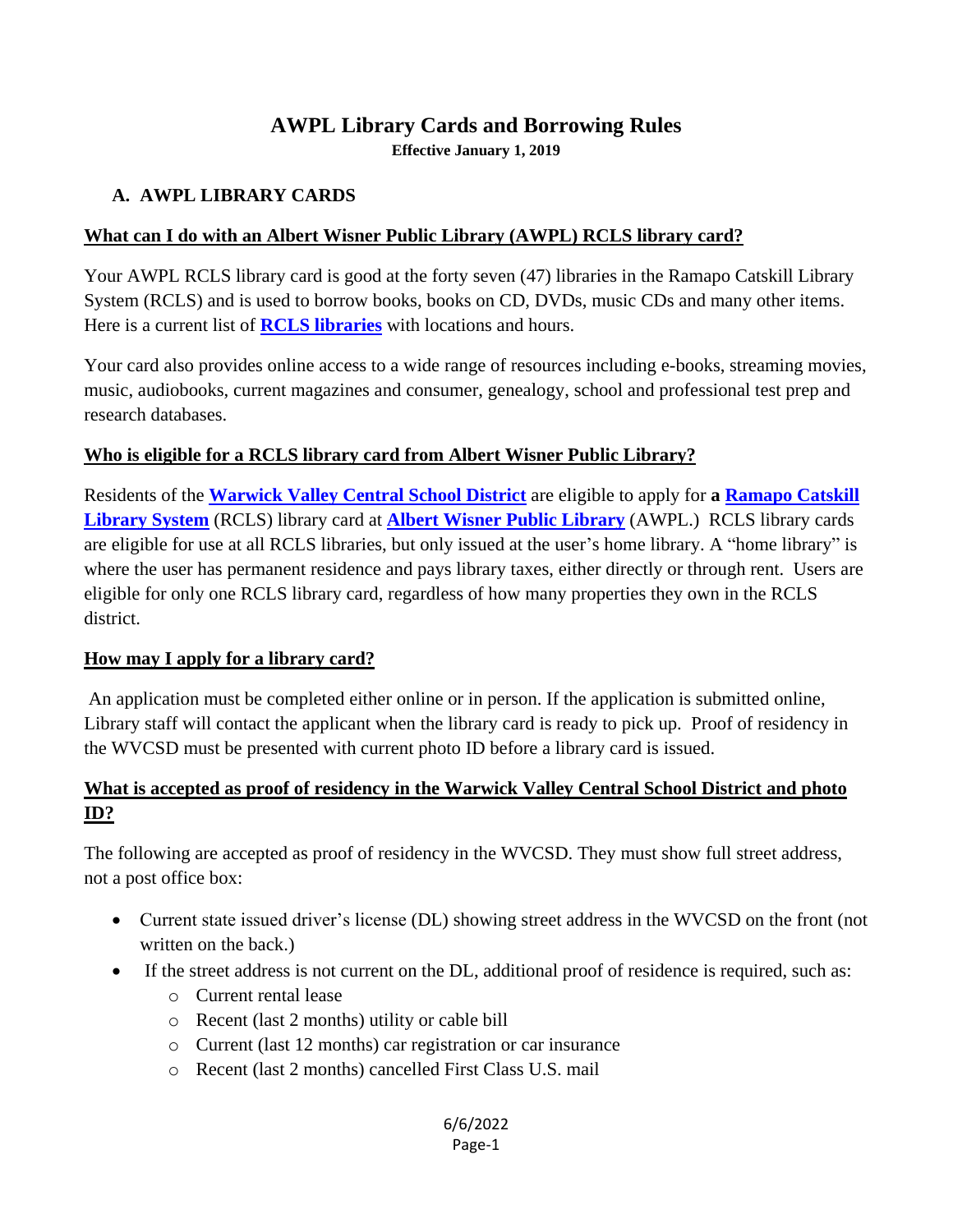- If the above options are not available, the applicant may request that the Library mail him a postcard. Upon receipt of the postcard, it may be brought to the Library to serve as address verification.
- When proof of residency does not include a current photo, photo identification may be provided with a recently expired state issued driver's license, a United States Passport, or school or college ID card.

### **How does a Chester resident who lives in the WVCSD get a library card?**

Residents of Chester who live in the WVCSD are eligible to receive an RCLS library card. They can receive their RCLS library card from either Chester Public Library or AWPL. If a Chester resident chooses to get a library card at Chester Public Library, they are eligible also to receive a Warwick Local library card which confers all the privileges reserved for local card holders, including program registration, local holds priority and access to AWPL museum passes. While they are not eligible for two RCLS library cards, the Warwick Local library card ensures that they receive all the same privileges as if they had selected an AWPL card.

### **What is a Warwick Local Library Card?**

Warwick Local library cards allow the user full access to all AWPL programs, priority holds and special items, such as museum passes. These are used for Chester residents who live in the WVCSD and choose to get their RCLS card from the Chester Public Library.

#### **What is the age required to get a library card?**

There is no minimum age requirement to get a library card. However, since parents or legal guardians are financially responsible for all material borrowed on a minor's (under the age of 18) card, the parent or legal guardian must give a minor permission to receive a library card by signing the minor's library card application. Their signature acknowledges that they are aware of this responsibility. The minor must be present when the library card is issued unless special arrangements have been made. Applications, with signed parent/legal guardian permission, are required with any school-sponsored library card campaign.

#### **What type of identification is necessary to get a minor's library card?**

- **Ages 0-12**: Library cards are issued to children up to age 12 using a parent/legal guardian's identification as proof of residency. If a parent/legal guardian has a valid RCLS library card with an address in the WVCSD, that record may be used as proof of residency. Parents/legal guardians must bring their minor to the library when applying for a minor's library card.
- Ages 13-17: Library cards are issued to minors ages 13-17 with proof of residency in the WVCSD. If the minor has a valid picture ID from a school in the WVCSD, or a driver's license or permit, those will be accepted as proof of residency. A parent/ legal guardian must sign the application before the library card is issued. If the parent/legal guardian is unable to come to the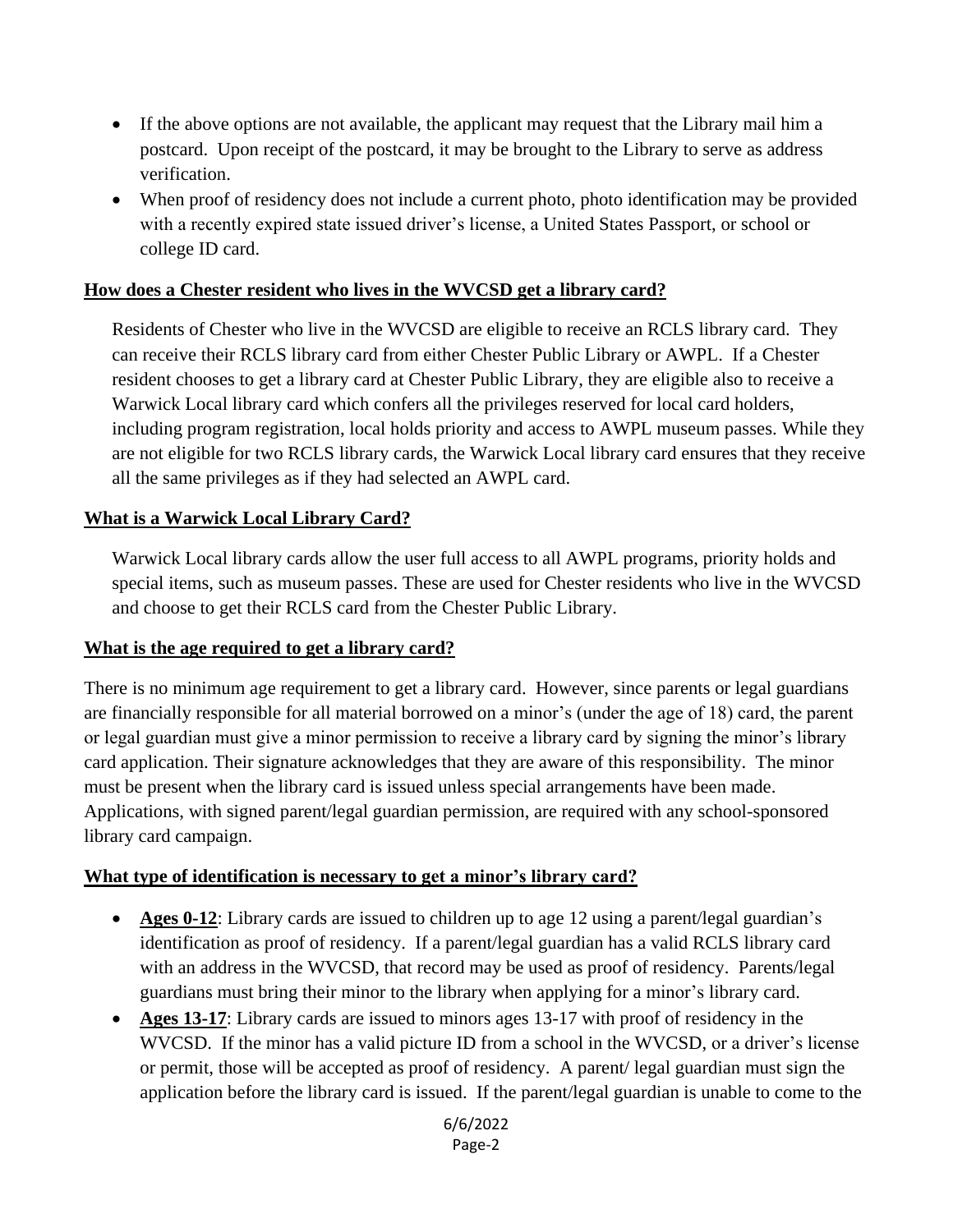Library with the student, the Library will mail the application for the parent's signature and the card will be issued when the signed application is returned. The student may check out up to three books before the Library receives parental consent.

### **Will the Library restrict a minor's use of certain types of library materials?**

No. In keeping with the principles of equal access to information and materials for all patrons, it is AWPL's policy **not** to act *in loco parentis.* **(See Appendix - [Free Access to Libraries for Minors.](http://www.albertwisnerlibrary.org/sites/default/files/free_access_to_libraries_for_minors.pdf))** AWPL will allow any user, including minors, access to any type of material **except** items restricted to adult cardholders for either safety or financial reasons. These restricted items include electronic equipment and museum passes. There are no restrictions on any type of reading or audio-visual materials, including video games.

If a parent or legal guardian does not wish their child to have access to particular materials (excluding those that it restricts to adult cards) they must manage these restrictions with their child directly. The Library is not responsible for a child's choice of materials.

### **Will the Library suspend a minor's library card if the parent/legal guardian requests?**

If a parent/legal guardian wishes to withdraw responsibility for their minor child's card, library staff will suspend the child's borrowing privileges. The parent/legal guardian can reinstate the child's privileges at any time.

### **Are minors allowed access to the internet on Library computers?**

Minors are allowed access to the internet on library computers, which are not filtered. AWPL has a separate **[Internet Acceptable Use](http://www.albertwisnerlibrary.org/content/internet-acceptable-use-policy)** policy that details requirements.

#### **What happens when the minor turns 18 years old?**

When the minor card holder turns 18, their card will automatically change to adult status. Once this happens, the parent/legal guardian is no longer financially responsible for materials checked out on that child's library card.

#### **What other types of library cards are issued at the AWPL?**

See also attached **AWPL Library Cards User Profiles.**

### **Non-WVCSD Resident – Fee Card**

Residents who live outside the RCLS service area, but in a community that supports public library service, may apply for an AWPL RCLS library card. (This usually refers to New Jersey residents, but may include residents from other areas. It does not apply to residents of the Minisink Valley School District). Photo ID with current street address is required along with the completed library card application. Non-WVCSD Resident Fee cards are issued for an annual fee per household. The fee serves in lieu of the taxes that an average local household pays to

```
6/6/2022
```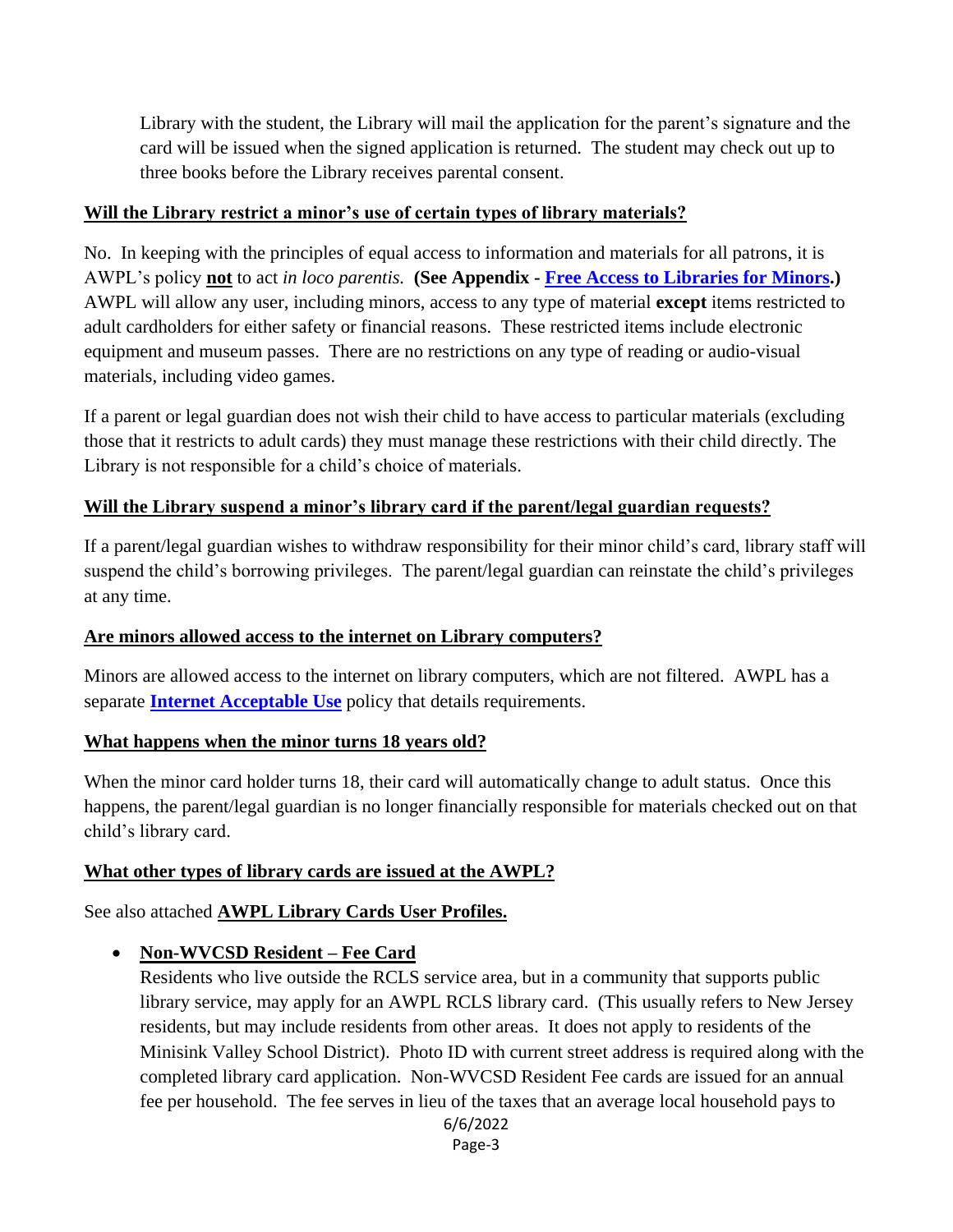support AWPL, and it is subject to change. **(**See **Appendix [AWPL Loan Periods and Fines.](http://www.albertwisnerlibrary.org/sites/default/files/january_2019_loan-fines.xlsx))** Each member of the household residing at the same address is entitled to receive a library card; it is good for one year, and is renewable upon payment of the annual fee. These cards are valid at all libraries in RCLS, and entitle cardholders to all AWPL borrowing privileges.

## **Organizations based within WVCSD**

Organization Library cards may be issued to staff who work at agencies that are located in the WVCSD that serve groups of people, such as nursing homes and adult care centers. These cards are kept at the library and may be used only to check out books, DVDs, books on CD and magazines. The staff member who applies for an organization card is responsible for all material checked out on the card and must present photo ID, current street address and proof of employment at the organization within the WVCSD. Organization cards are issued for one year and are valid as long as the card holder is employed at the institution. They may be renewed annually with updated proof of employment and address verification.

### **Business Owners based within WVCSD**

Individuals who reside outside the WVCSD, but who own a business or property in the District are eligible for an AWPL RCLS library card. These individuals must use the business address as their home address and must provide proof of business address and current identification that names them as the business owner, such as a valid business license. Business owner's library cards are issued for one year and must be updated upon renewal.

### **May residents of the Minisink Valley School District (MVSD) get RCLS library cards at AWPL?**

No, residents of the Minisink Valley School District are not eligible to receive library cards at AWPL. They are ineligible to purchase non- resident cards because they do not live in an area that pays tax support for public libraries. Occasionally, special arrangements are made by towns in the MVSD with other RCLS libraries to provide RCLS library cards for their residents. MVSD residents should contact their local town authorities for current information about these opportunities.

However, students and teachers who live in the MVSD, but who are enrolled or teach in a public or private school in the WVCSD are eligible to receive a Warwick Local library card. See above for more details. Staff who live in the MVSD and work at institutions in the WVCSD, such as nursing homes and adult day care centers, are eligible for Limited Warwick Local library cards also.

### **May I put my library card barcode in my smartphone and use it at AWPL to check out material?**

Yes, library card barcodes stored on smartphones may be used at AWPL. Use of the free RCLS Gateway mobile app is recommended for storing barcodes.

### **Do library cards expire?**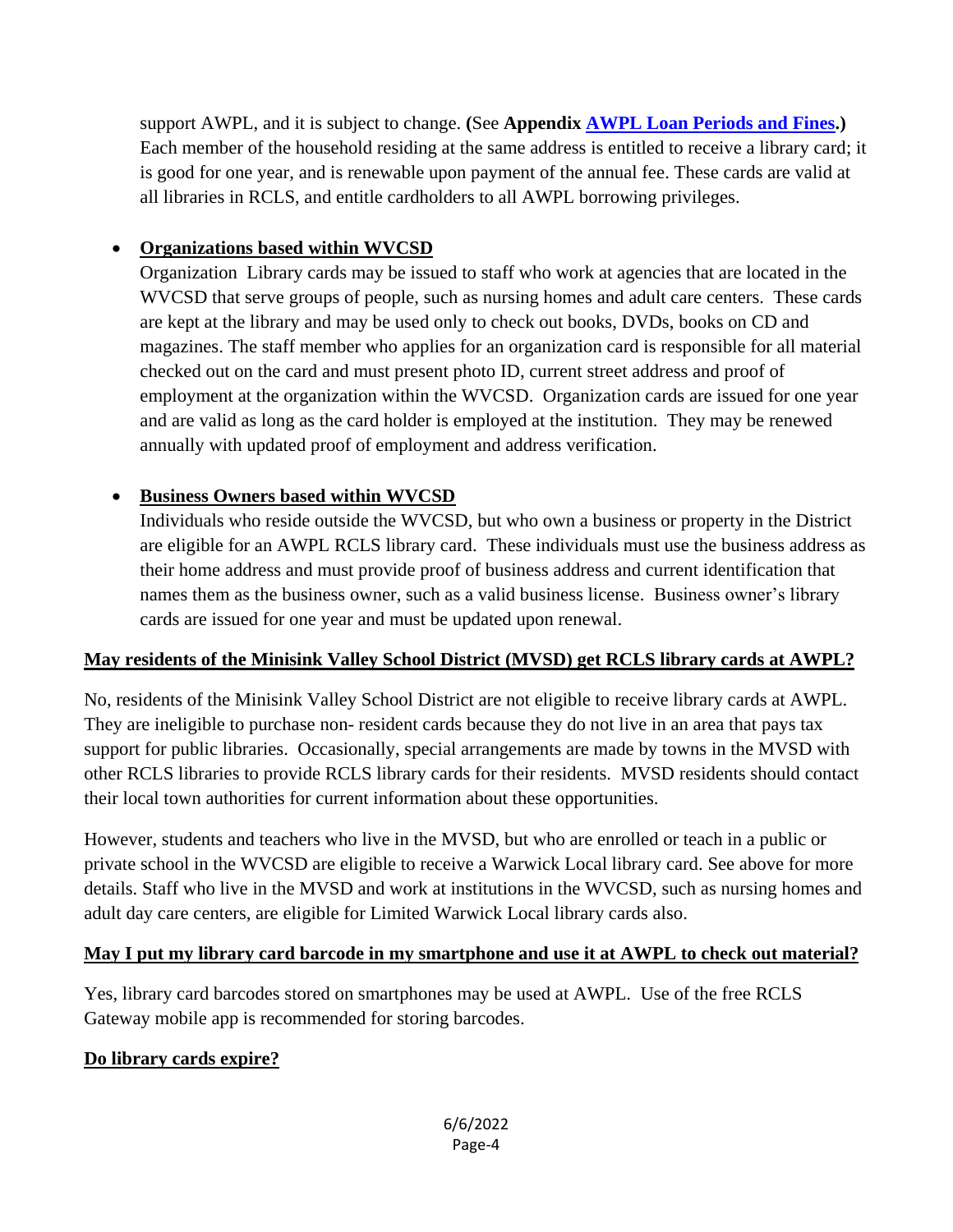Generally, no. The only AWPL library cards that expire are the following special cards: Organization, Business, and Non-Resident cards. However, it is the card holder's responsibility to update contact information when it changes. If the user moves out of the AWPL district, the card is no longer valid. If the user moves out of the AWPL district, but remains within the RCLS service area, a new RCLS card should be issued by the user's new home library, and the AWPL card disabled.

#### **How do I get a replacement library card?**

Replacement cards are available at the Library for free. When a library card is replaced, a new number is assigned and the old number invalidated.

### **Are all users' library records confidential?**

Yes. NYS law CPLR 4509, NY Statutes, 1993, protects the confidentiality of all library users' records (See **Appendix** - **NYS [Confidentiality Law](http://www.albertwisnerlibrary.org/sites/default/files/nys_confidentiality_law.pdf)**.) Access to information in a user's record is only available with either the user's authorization or by order of a court of law.

### **B. AWPL BORROWING RULES**

Library card holders are responsible for all materials checked out on their library card, regardless of who uses it. This responsibility includes the return of the item by its due date in the condition in which it was borrowed. Fines may apply to some items that are late, and replacement fees are charged for all lost or damaged items **(**See **Appendix AWPL [Loan Periods and Fines.](http://www.albertwisnerlibrary.org/sites/default/files/january_2019_loan-fines.xlsx))** Because of this, card holders must carefully consider the responsibilities before allowing others to use their card, and should report the card as lost or stolen as soon as it is missing.

#### **How long may I borrow material?**

Loan periods vary by type of material and are subject to change. A list of loan periods for each type of material is provided in the Appendix. **(**See **Appendix [AWPL Loan Periods and Fines.](http://www.albertwisnerlibrary.org/sites/default/files/january_2019_loan-fines.xlsx))**

#### **How many items may I borrow?**

While there are some limits to the number of certain items that can be borrowed (See **Appendix [AWPL](http://www.albertwisnerlibrary.org/sites/default/files/january_2019_loan-fines.xlsx) [Loan Periods](http://www.albertwisnerlibrary.org/sites/default/files/january_2019_loan-fines.xlsx) and Fines)** generally each library user is allowed to borrow up to 50 items at once.

### **How do I know when my library materials are due?**

A printed receipt showing the title and due date for each item checked out is provided at check-out. Information on a patron's library account, including due dates and holds placed, is also available online. Also, a patron may call or email the Library to check on due dates. Note that items checked out on the same day may have different due dates (see **Appendix [AWPL Loan Periods](http://www.albertwisnerlibrary.org/sites/default/files/january_2019_loan-fines.xlsx) and Fines**.)

### **Will I receive notification when my library materials are overdue?**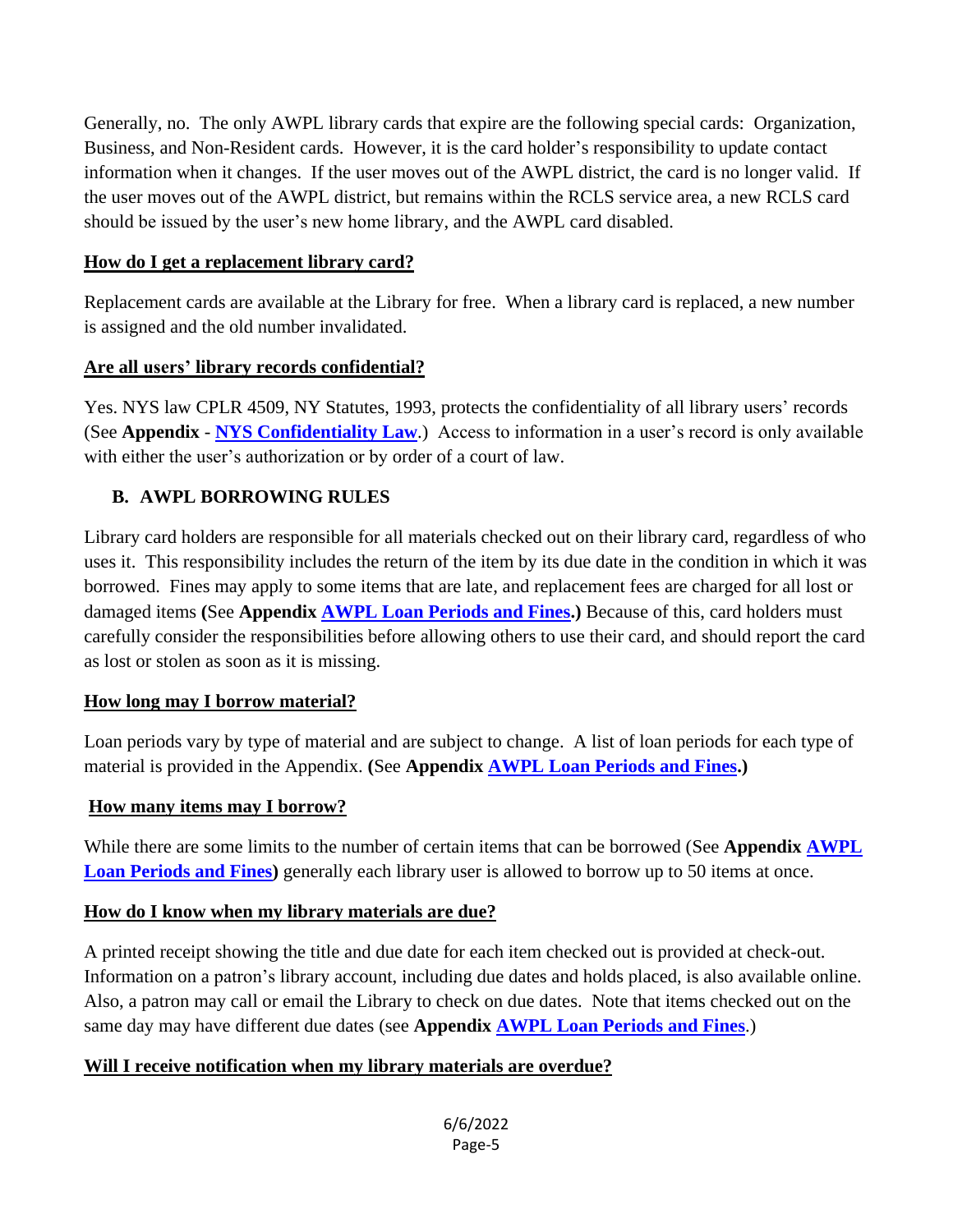Users with email notification on their library account will receive an email 3 days before an item is due. When the item is overdue, the user will be notified by email, (or phone, if that is the preferred method) three times; first, after seven days; then again at 14 days and finally, at 30 days overdue. When the item is 30 days overdue a letter will be sent; an email will also be sent, if an email address is on file.

#### **How do I renew my library material?**

Library materials may be renewed (if eligible to be renewed) online, by phone or in the Library. Many items are available to be renewed twice. See **Appendix [AWPL Loan Periods and Fines](http://www.albertwisnerlibrary.org/sites/default/files/january_2019_loan-fines.xlsx)**.) Items may not be renewed if other patrons are waiting for them.

#### **What is courtesy renewal?**

If an item that is checked out is available to be renewed, it will automatically renew at the end of its due date. Some libraries do not allow courtesy renewal of their materials. A user should not assume that an item will be courtesy renewed; if it is not, the user may be responsible for overdue fines. Users will be notified by email if the item is courtesy renewed.

Users can check their library account online to see due dates for material. AWPL allows its own items to be courtesy renewed **if** renewals are allowed on that particular item(s), and if the item is not on hold for another user.

#### **Why wouldn't an item be renewable?**

An item that is on hold for another user is never renewable. Also, some AWPL items are restricted from renewals in order to allow other users access to them. See **Appendix [AWPL Loan Periods and Fines](http://www.albertwisnerlibrary.org/sites/default/files/january_2019_loan-fines.xlsx)** for AWPL exclusions.

### **If I borrow an item from a library that does not allow courtesy renewals, will I be able to renew the item?**

Libraries that do not allow *automatic* courtesy renewal still allow many of their items to be renewed if they are not on hold for another person. If the item is eligible to be renewed, it may be renewed online, in person or by calling the Library that owns the item.

### **Do all library materials have overdue fines?**

No. As of November 1, 2019, all AWPL library materials are fine-free *with the exception* of video games, museum passes, Literacy Tote bags and equipment, including Kindles. Replacement costs will be charged for items that are 50 days overdue, at which point they are considered lost. Library cards are suspended when fees reach \$10.00. See **Appendix [AWPL Loan Periods](http://www.albertwisnerlibrary.org/sites/default/files/january_2019_loan-fines.xlsx) and Fines.**

#### **How may I restore my suspended borrowing privileges?**

When the balance of fines/fees is brought below \$10.00, borrowing privileges will be restored.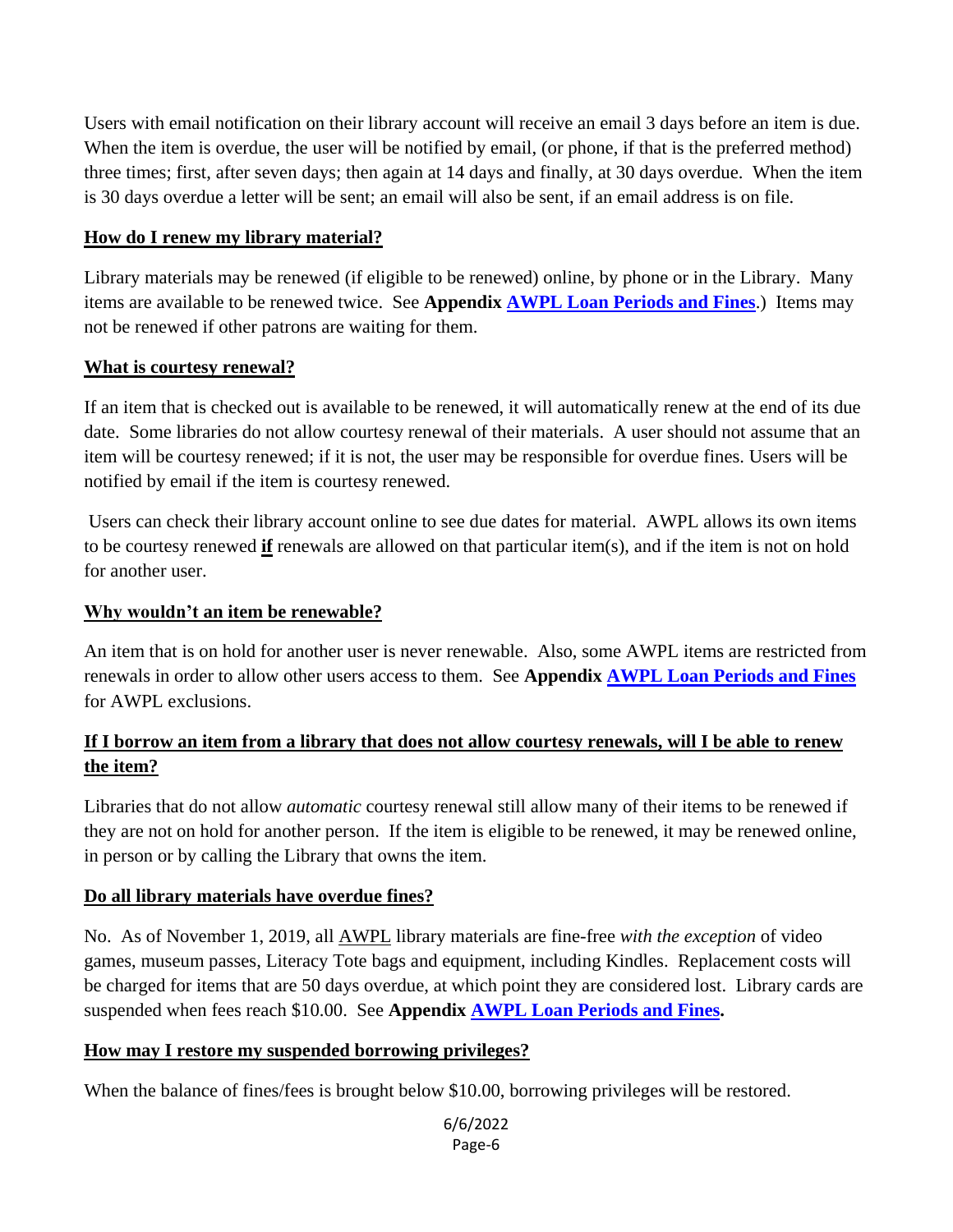### **What if I have lost or damaged library material?**

It is the responsibility of the card holder (or parent/legal guardian in the case of minor cardholders) to pay all fines/fees accrued on a library card, including replacement costs for lost/damaged material. In some cases, the Library will consider waiving the replacement fee for an item when the user can provide an identical replacement copy. The Library reserves the right to determine whether the item presented meets this requirement. Lost/damaged items that belong to other libraries generally cannot be replaced by the user.

### **If I borrow an item from another RCLS library, but check it out at AWPL, do the rules change?**

In most cases, no. As of May 1, 2018, AWPL's borrowing rules (length of loan, renewals and fines) apply to all items checked out at AWPL, regardless of which RCLS library owns them.

### **Are there any items at the Library that I may not borrow?**

Yes, Reference items are considered those that are available for use in the Library only. Both the adult and juvenile departments have limited reference collections. Most of the items in the Local History collection in the Wisner Room are unavailable to borrow. Photocopies from a non-circulating reference item may be made at the library on self-service, coin-operated photocopiers. It is the user's responsibility to abide by all applicable copyright laws when making copies of material.

### **How may I borrow an item that is not on the shelf at the AWPL?**

Most items not currently on the shelf at AWPL – but which are listed as owned by AWPL or any other RCLS library -- are available by placing a hold on that item. The user can do this through **[Enterprise;](https://rcls.ent.sirsi.net/client/en_US/warwick/) [the online catalog](https://rcls.ent.sirsi.net/client/en_US/warwick/)** for all RCLS libraries. A library card in good standing and PIN are required to place a hold. The item will be sent to AWPL, or to any library chosen by the user, when it becomes available. The user receives notification by email, phone or text message when the item is available for pick-up.

#### **May I borrow material that is not available at any RCLS library?**

In many cases, material not available at any RCLS library may be available at another public library in the United States. AWPL will attempt to locate and borrow this material for the user. The lending library sets the borrowing rules for their materials.

Updated: 6/1/2022

### **APPENDIX**

### **NYS CONFIDENTIALITY LAW:**

New York State Law protects the confidentiality of Library users' records.

6/6/2022 Page-7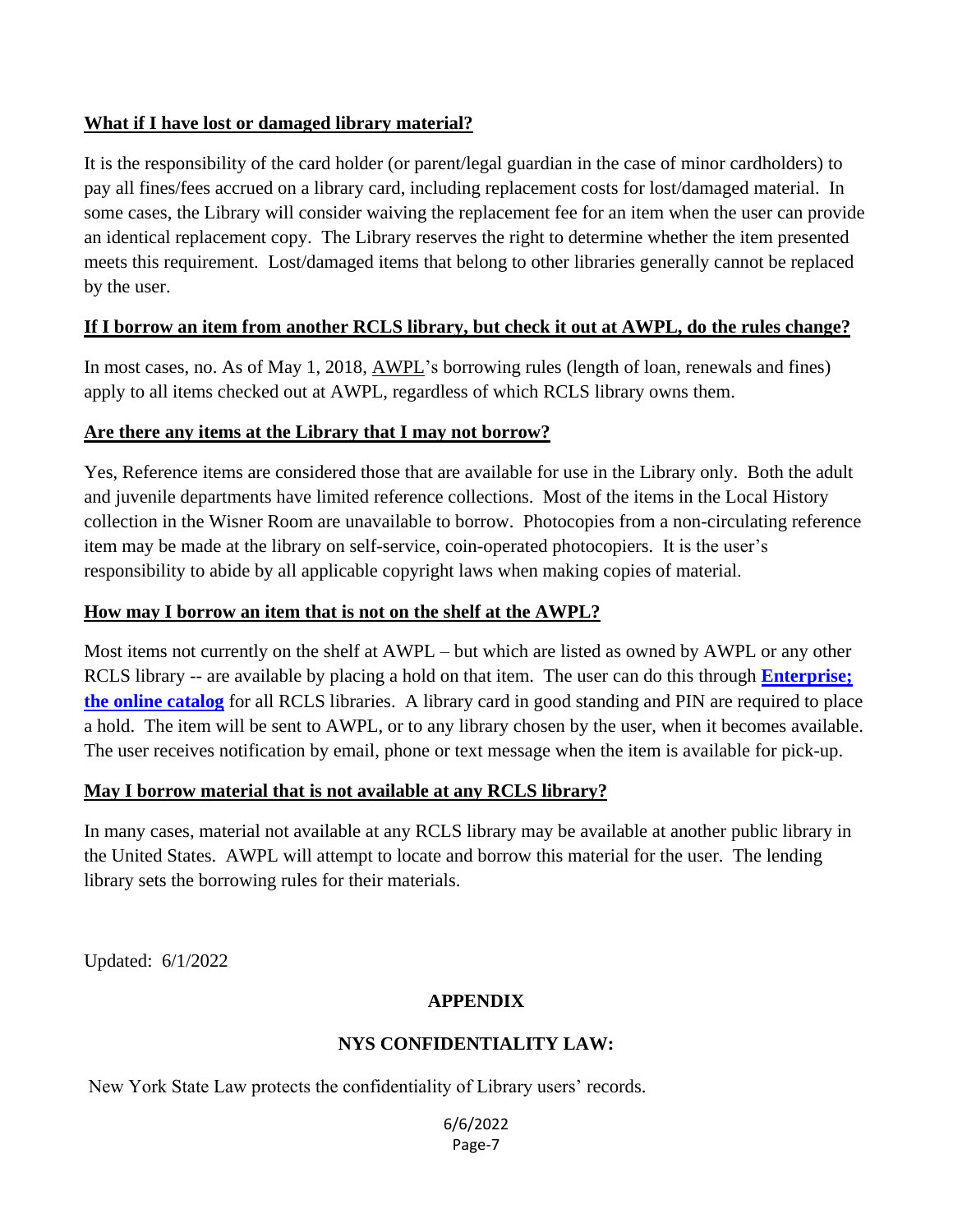#### **#4509. Library Records**

Library records which contain names or other personally identifying details regarding the users of public, free association, school, college or university libraries and library systems of this state, including but not limited to records related to the circulation of library materials, computer database searches, interlibrary loan transactions, reference queries, requests for photocopies of materials, title reserve requests, or the use of audiovisual materials, films, records, shall be confidential and shall not be disclosed except that such records many be disclosed to the extent necessary for the proper operation of such library and shall be disclosed upon request or consent of the user pursuant to subpoena, court order or where otherwise required by statute.

#### Reprinted from:

Vol. 41: Civil Practice Law and Rules. Lawyers Cooperative Publishing, 1993. New York Consolidated Laws Service, Cumulative Supplement. Issued December, 1993.

### **APPENDIX**

### **ALA LIBRARY BILL OF RIGHTS**

The American Library Association affirms that all libraries are forums for information and ideas, and that the following basic policies should guide their services.

1. Books and other library resources should be provided for the interest, information, and enlightenment of all people of the community the library serves. Materials should not be excluded because of the origin, background or views of those contributing to their creation.

2. Libraries should provide materials and information presenting all points of view on current and historical issues. Materials should not be proscribed or removed because of partisan or doctrinal disapproval.

3. Libraries should challenge censorship in the fulfillment of their responsibility to provide information and enlightenment.

4. Libraries should cooperate with all persons and groups concerned with resisting abridgment of free expression and free access to ideas.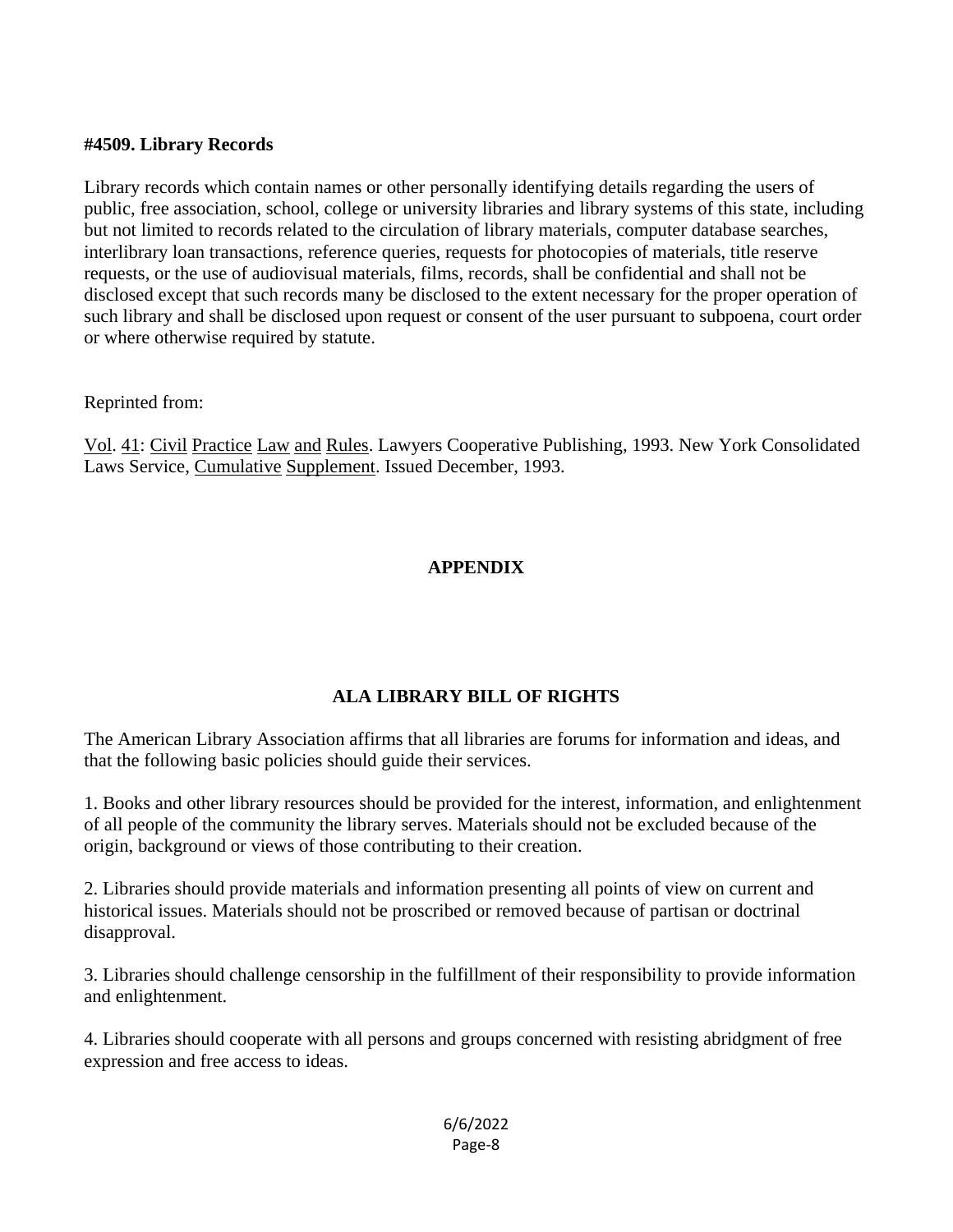5. A person's right to use a library should not be denied or abridged because of origin, age, background or views.

6. Libraries that make exhibit spaces and meeting rooms available to the public they serve should make such facilities available on an equitable basis, regardless of the beliefs or affiliations of individuals or groups requesting their use.

> Adopted June 19, 1939 by the ALA Council: Amended October 14, 1944, June 18, 1948, February 2, 1961, June 27, 1967 and "inclusion of "age" reaffirmed January 23, 1996.